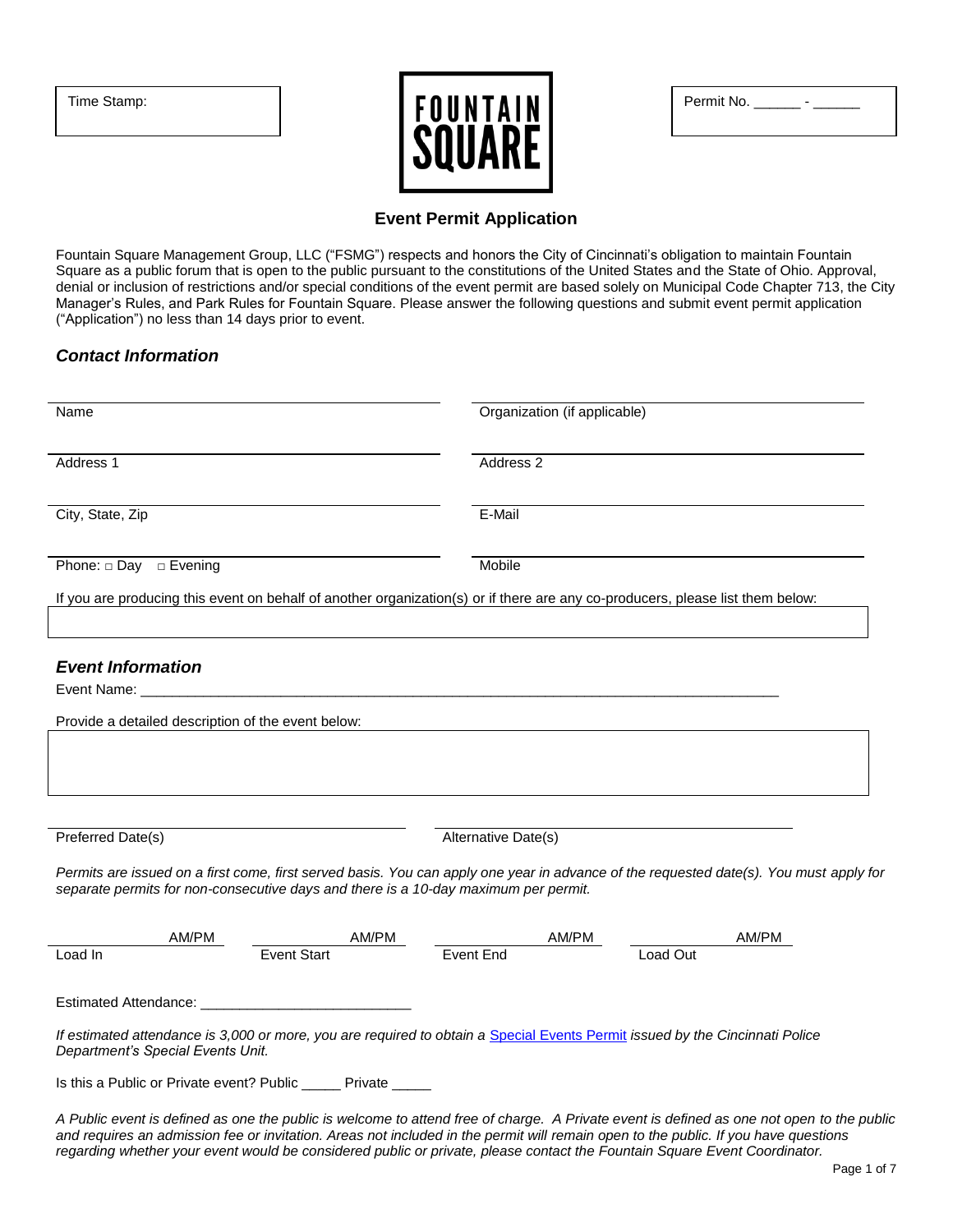# *Staffing*

All events require a Site Manager which will be billed separately from the permit fee at \$25/hour from load in to load out. Additional staffing required for your event will be determined by the Fountain Square Event Coordinator and billed to the Permit Holder.

## *Application and Permit Fees*

**Application Fee: \$10.00 per application** - Required with every application, is non-refundable, and cannot be waived.

| <b>Rental Fees</b>        |                  |                               |
|---------------------------|------------------|-------------------------------|
|                           | Public (per day) | Private or Ticketed (per day) |
| Corner or Flag Pole       | \$100.00         | \$1,000.00                    |
| North Grove or West Grove | \$100.00         | \$1,000.00                    |
| Plaza                     | \$250.00         | \$2,500,00                    |
| More than one area        | \$500.00         | \$5,000.00                    |

## **Request for Rental Fee Waiver**

If you are a Cincinnati government agency, Cincinnati civic organization, non-profit organization, or your event is de minimis (of little impact), you may check the box below to request that your rental fee be waived.

[] I request that the rental fee be waived. Reason:

# *Rental Area*

Permit holder is required to rent an area(s) that is adequate for audience size, structures and/or equipment.



Place a check mark next to the area you are requesting to permit below:

□ Plaza □ North Grove □ West Grove □ Corner □ Flag Pole

*From early October through mid-February, the Ice Rink takes up the entire plaza.*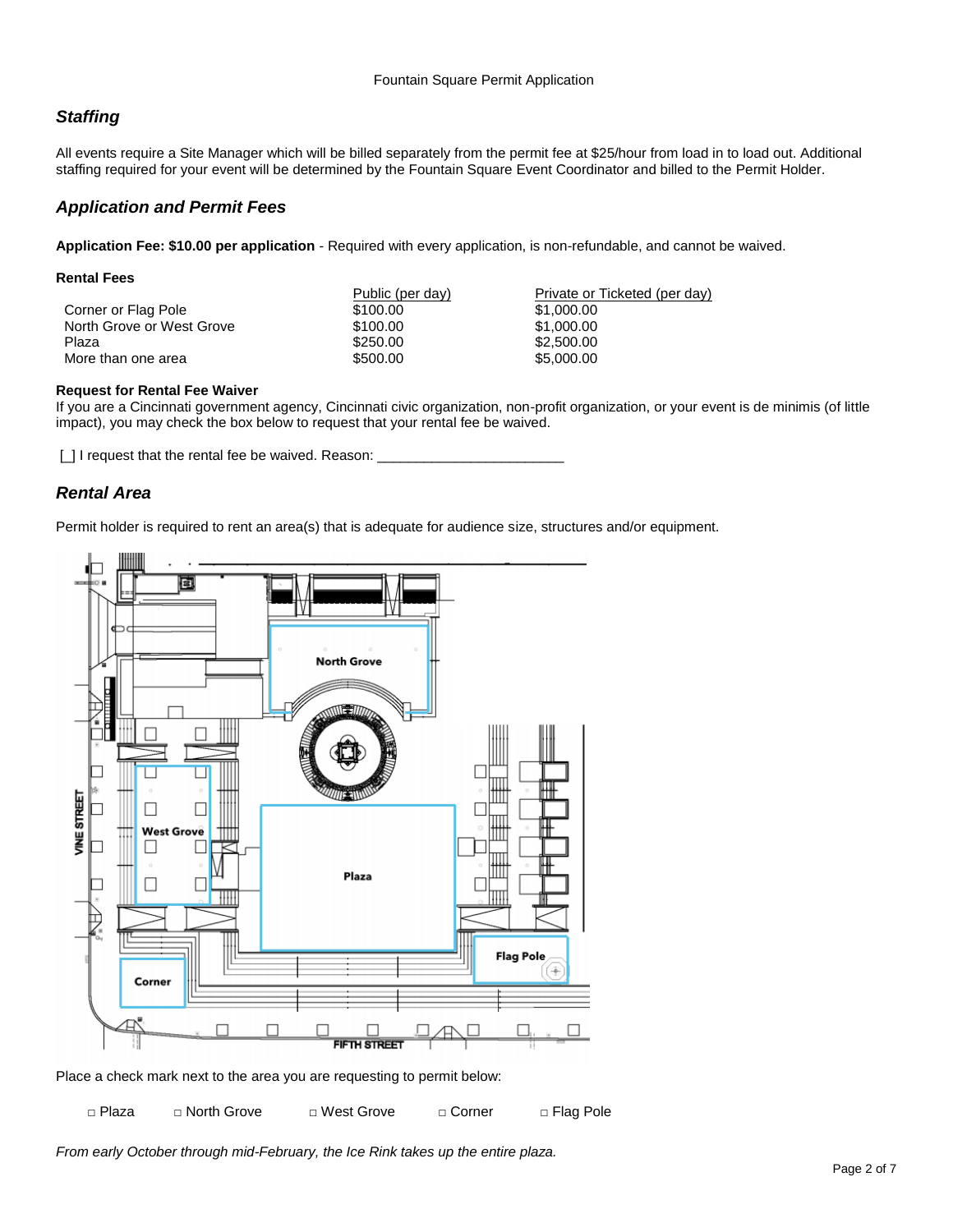# *Structures and Equipment*

Do you plan to have tents at your event? Yes No

Please list **structures**, displays, signage and/or props to be brought on-site by permit holder for event:

Fountain Square Event Coordinator must approve final placement of all structures.

Please provide a detailed listing of the type of **equipment** that you intend to use during the event or in preparation for the event, including but not limited to: sound amplification equipment, lighting equipment, construction equipment, motor vehicles, poles, sticks, tents, booths, and temporary seating:

PLEASE NOTE: *If you are installing a tent, stage, or building any structure, please call the Department of Buildings and Inspections for permit requirements at 513-352-3313.*

## *Beverage*

Will beverage sales occur during your event? Yes No

Fountain Square holds a liquor license. If you would like to include alcohol sales at your event, sales must be conducted through the Fountain Square license with Fountain Square staff. No exceptions. Please discuss alcohol packages with Fountain Square Event Coordinator.

Fountain Square is an exclusive Coke product venue; therefore, you must sell Coke products, including water. You may purchase cases through Fountain Square at a discounted rate.

# *Food*

Fountain Square permit holders are required to agree and abide by the following fees and rules if inviting food vendors to participate in their event.

Will food sales occur during your event? Yes No

- If yes, how many booths or vendors?
- Number of Tented Booths/ Vendors: \_\_\_\_\_\_\_ Number of Food Trucks:

#### **Food Booth/Vendor Fees**

Permit holder agrees to pay \$100 per tented food booth/vendor using a 10x10' space, this fee includes the following:

- 10x10 tent with sandbags and ground covering (15x15')
- Additional charges will apply:
	- If booth/vendor requires two 10x10 tents and a 25x15' ground covering, an additional \$50 charge will be applied
	- Multi-day events: \$25 per booth/vendor for each additional day

Permit holder agrees to pay \$75 per food truck (approx. 15' long), this fee includes the following: o Ground covering (15x15') \*Truck needs to entirely fit on ground covering\*

Additional charges will apply:

- If truck is larger than 15', additional charges may apply
- Multi-day events: \$25 per vendor for each additional day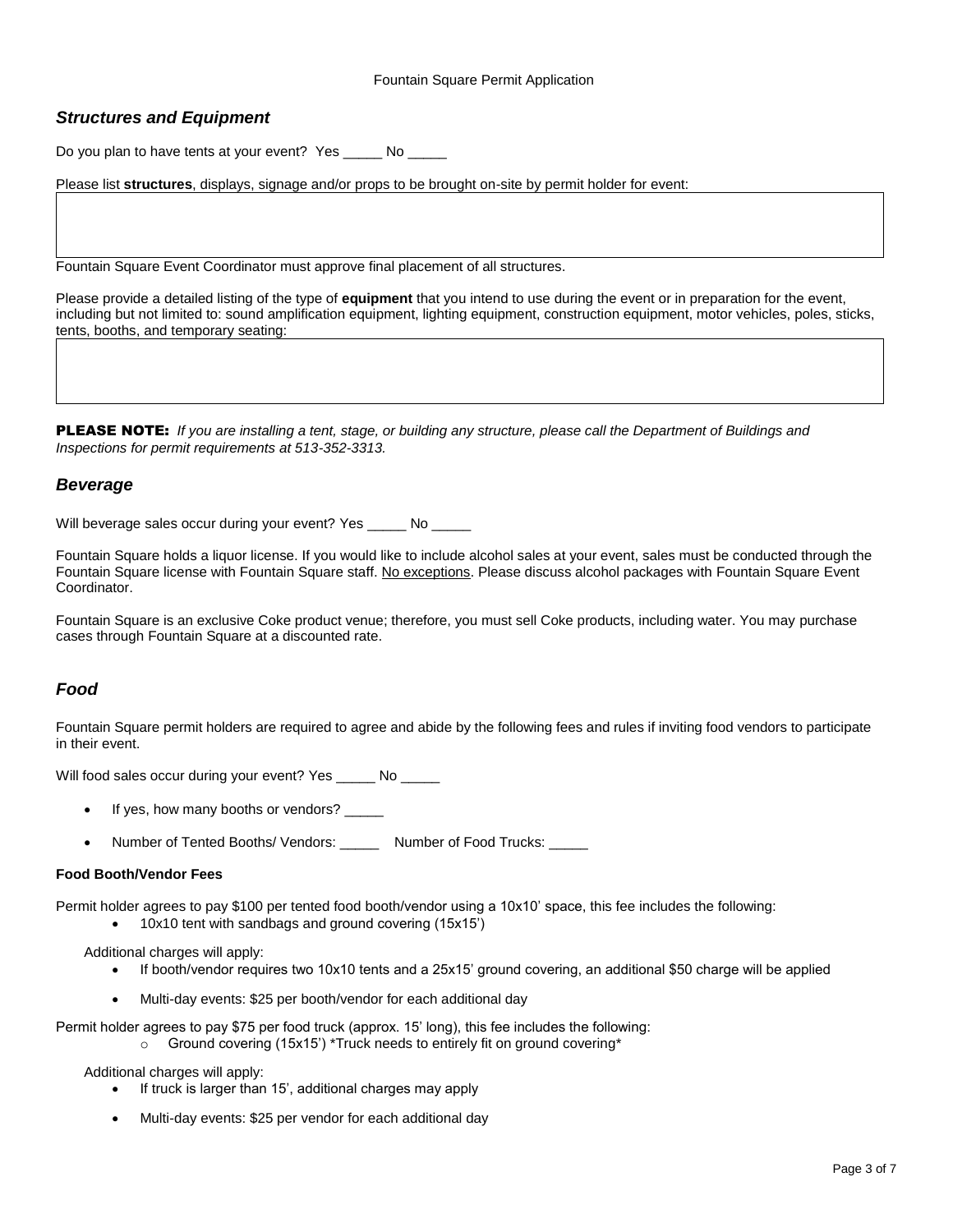#### **Health Department**

Food vendors will be required to obtain the appropriate food service license from the Cincinnati Health Department. Permit Holder is responsible for collecting current, completed, and signed licenses from all food vendors prior to the event.

It is also your responsibility to read and follow the Health Department requirements for food service. Vendor booths may be inspected by the Health Department before and during the event. Failure to follow the Health Department guidelines may result in vendor booth being closed, fines, and possible event expulsion.

#### **Fire Department**

Permit Holder is responsible for obtaining a Temporary Food Service Permit for/from each booth/vendor as required by the Cincinnati Fire Department. Vendor booths may be inspected by the Fire Department before and during the event.

Permit Holder will pay all costs associated with any Fire Safety or Life Safety monitors as deemed necessary by CFD. Permit Holder will be billed by Fountain Square for these costs via the Event Services Estimate.

Permit available on their website:<https://www.cincinnati-oh.gov/fire/safety-prevention/special-event-permits/>

#### **Cleaning Fees and Grease Disposal**

The Hermit Holder will be held financially responsible for all expenses incurred by the event including cleaning fees caused by any participating food vendors. Fees must be paid immediately or Fountain Square can charge the cleaning fee to the credit card on file. Non-compliance will result in a report of damages to the City of Cincinnati and may result in the permit being revoked and forfeit future use of all Fountain Square managed spaces.

All grease must be REMOVED from event space and disposed of properly. If vendors dump used cooking oil or grease at the space, permit holder will be responsible for damages and replacement.

## *Sound*

Will there be amplified sound? Yes \_\_\_\_\_ No \_\_\_\_\_

□ Pre-recorded Music □ Speaker/Presenter □ Singers/Acoustic Act □ Band

See Labor and Services Menu for information on renting Fountain Square sound equipment and arranging staff. You are not required to use Fountain Square sound equipment. However, the following rules apply: a third-party PA may not be flown from the truss and the Fountain Square PA will not be removed, Fountain Square staff will not operate the third- party system, you must submit a full spec sheet of your equipment at least a week prior to your event and you must also abide by the City of Cincinnati sound ordinances. A representative from Fountain Square will be on site monitoring the production and will have final say of the noise levels.

Full entertainment line-up is required within 7 days of the event. All entertainment must be "Family Friendly". No exceptions.

PLEASE NOTE: Amplified sound is permitted during the following times:

- Monday through Thursday 11:30 AM to 1:30 PM and 4:45 PM to 10:00 PM
- Friday 11:30 AM to 1:30 PM and 4:45 PM to 11:00 PM
- Saturday 9:00 AM to 11:00 PM
- Sunday 9:00 AM to 10:00 PM

## *Utilities*

Will you require utilities? Yes \_\_\_\_\_ No \_\_\_\_\_

Please check all that apply:

□ Water – Be sure to check if you need to fill buckets or barrels to weigh down structures and/or displays.

□ Electricity – Be sure to bring your own extension cords**.** Ground fault protection is required.

#### **Utility Fee**

 $\Box$  Water: \$50 x \_\_\_\_\_\_\_ days = \_\_\_\_\_

| $\Box$ Electric: \$50 x | $\diamond$ days $=$ |
|-------------------------|---------------------|
|-------------------------|---------------------|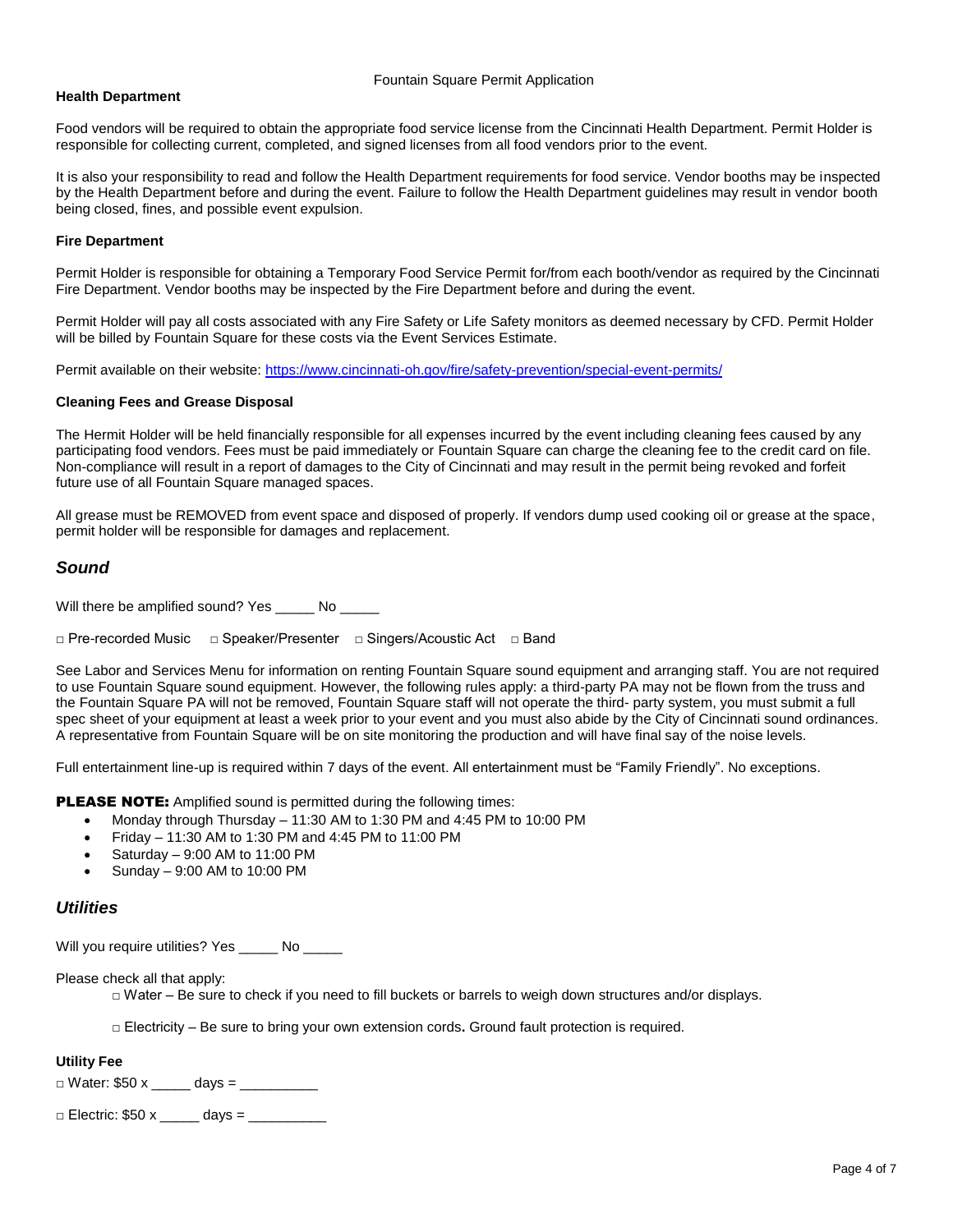**Water -** There are three hose bibs on the Square: One near the elevator pavilion, one in the east grove, and one in the west grove. The on-duty operations staff has a key to unlock the bibs and can provide a hose. Please do NOT draw water from the main basin of the fountain.

**Electric -** There are regular 120V receptacles distributed throughout the event site. Please have a list of your power needs available including amperage per piece of equipment.

#### **Generator**

Will a generator be used at your event? Yes No

If yes, who is your electrical contractor? Name: \_\_\_\_\_\_\_\_\_\_\_\_\_\_\_\_\_\_\_\_\_\_\_\_\_\_Contact info: \_\_\_

Permit holder is responsible for coordination, load in, set up, operation, refueling, load out of their generator and payment for any generator used at the event. Extension cords and/or cables must be covered by cable ramps or mats so they are not a trip hazard. Do not use strong adhesives such as duct tape. Temporary electrical wiring will need to be inspected by the Inspection Bureau Incorporated (IBI).

## *Loading Zone and Vehicles on the Square*

If you require **vehicles in the Fountain Square Loading Zone** (limit 1), please indicate vehicle type (e.g., car, SUV, van, pickup truck, truck or semi) and if you are pulling any kind of trailer:

Vehicle 1:

If you require **vehicles on the Plaza during an event**, please indicate vehicle type (e.g., car, SUV, van, pickup truck, truck or semi) and if you are pulling any kind of trailer:

Vehicle 1: <u>Consumer State of Vehicle 2:</u> Consumer 2: Vehicle 2: Vehicle 3:

PLEASE NOTE: All event vehicles must display a dated vehicle permit approved and provided by Fountain Square in the front windshield for the duration of the event and adhere to the following guidelines:

- Vehicles must enter/exit the plaza using the ramp on Vine Street with the assistance of Fountain Square staff.
- Any vehicle that parks on the granite must provide and place a drip pan underneath. **NO EXCEPTIONS! Permit Holder will be billed for any cleaning fees resulting from grease or oil drips.**
- Vehicles on the plaza for loading/unloading cannot be on the plaza during an event.
- Vehicles on the plaza during an event cannot leave the event site until the event is over.

## *Insurance Requirements*

Commercial Liability Insurance provided by a Primary Commercial Liability policy or in combination with a Commercial Umbrella Liability policy in the minimum amount of \$1,000,000 per occurrence for Bodily Injury, \$1,000,000 per occurrence for Property Damage, \$2,000,000 General Aggregate that applies on a per location basis and \$5,000 each person for medical expenses is required to be purchased by the Permit Holder for all proposed events at Fountain Square.

Other activities and circumstances (including a much larger than anticipated attendance or more hazardous exposure to those attending) may warrant the above requirement as well as higher required minimum Commercial Liability limits to provide higher limits of protection to those who will be attending the Event. This will be done in accordance with the custom and usual practices of the Insurance Industry. The Permit Holder shall be informed accordingly.

If the Permit Holder is an individual, he or she must provide a Certificate of Insurance evidencing proof of a "Special Event Policy" or a Certificate acknowledging that Personal Homeowners Liability and Personal Umbrella Liability Policy will respond to claims presented as a result of an incident at the Square and that all Additional Insureds will be covered under both those same Personal Liability policies and named on the Certificate of Insurance.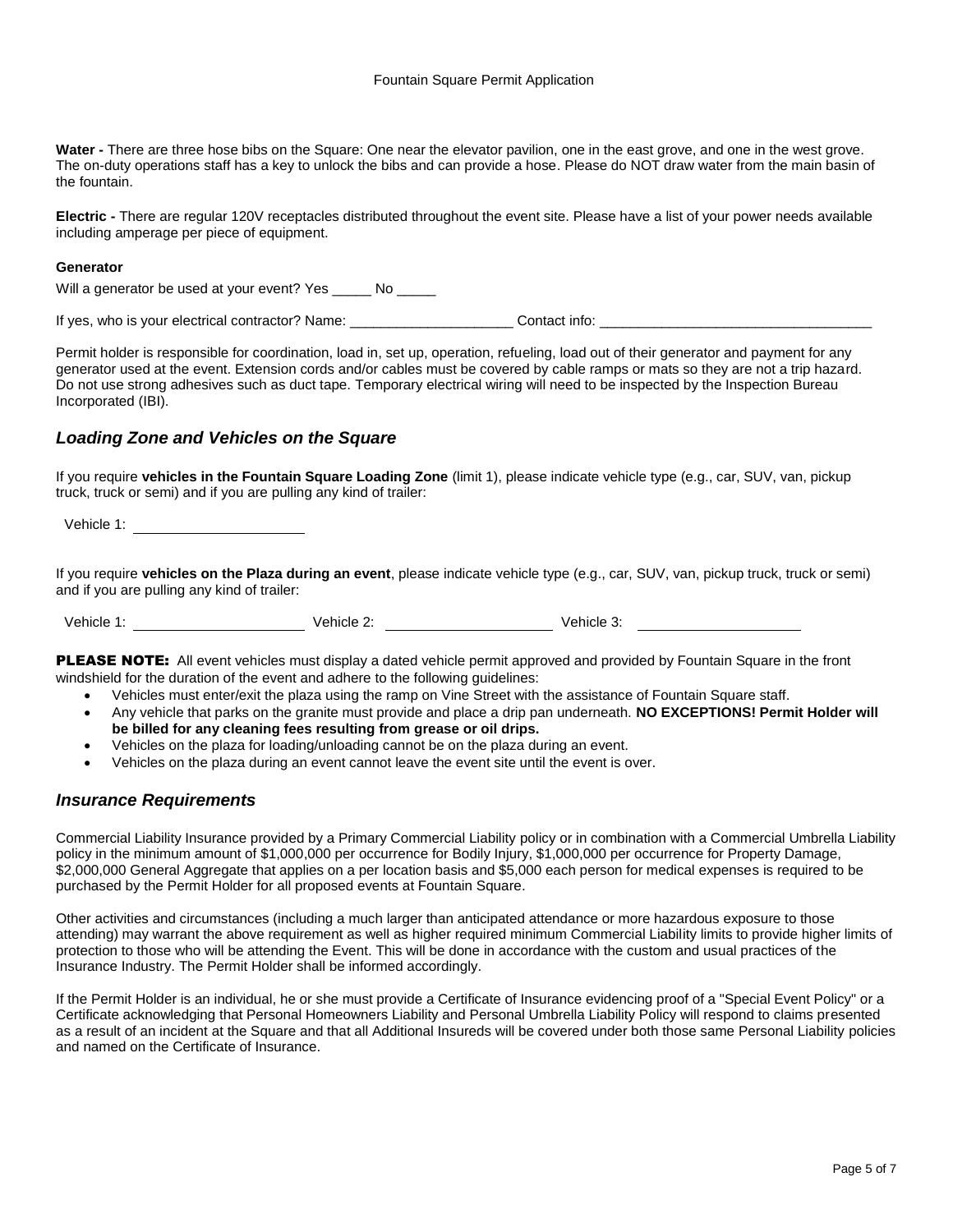## **Additional Insured Requirements**

The City of Cincinnati, Cincinnati Center City Development Corporation, Fountain Square Management Group LLC, Fountain Square LLC, and Cincinnati Park Board must be named as additional insureds under all the above liability policies (excluding Workers' Compensation). All insurance policies must include a "Waiver of Subrogation" endorsement in favor of all additional insureds listed above. All insurance policies Additional Insured status should be on a Primary and Non-Contributory basis.

### **Contractor/Vendor/Entertainment Liability**

If Applicant contracts with any outside firm that will be onsite at Fountain Square, proof of permit holder's contracted Vendors/Contractors/Entertainment firms Ohio Workers Compensation and Certificates of Insurance evidencing that all the outlined coverage is in force must be on file prior to them occupying Fountain Square.

## **Sporting Events**

If your event involves sports or athletic activity (e.g., soccer, kickball, etc.), permit holder must have Sports insurance or a Commercial General Liability coverage that does not have any "athletic exclusions". In addition, participants must sign waivers (Fountain Square can provide a sample waiver) and wear appropriate safety gear (e.g., helmet, pads, etc.). Permit holder must have a minimum \$1,000,000 Sports Event Liability Coverage in addition to all other coverage outlined in the document. Naming of Additional Insured must be evidenced on the Certificate of Insurance as well as a Waiver of Subrogation in favor of the above listed Additional Insureds.

#### **Indemnification**

The Lessee shall indemnify and defend FSMG and its directors, officers, employees, agents, and volunteers, as well as The City of Cincinnati and its officials and employees, from and against all liabilities, expenses, and losses, including attorney's fees incurred by FSMG as a result of (i) failure by the Lessee to comply with the terms and conditions of this Agreement; (ii) any accident, injury or damage which shall occur in or about the Fountain Square and/or arise out of Lessee's use of the Fountain Square or any equipment related thereto; (iii) failure of Lessee to comply with any requirements of any governmental authority, and (iv) failure of Lessee to obtain appropriate copyright and performance rights from the license holder(s).

#### **If available, please attach Certificate of Liability Insurance to this application.**

## *Additional Charges and Penalties*

The Permit Holder, its authorized representatives, and/or co-promoters cited in the approved application will be held financially and legally responsible for all expenses incurred by the event including, but not limited to:

- Storage fees for items left on-site pre- and post-event.
- Cleaning or damage assessments because of permit holder's action/event.
- Damages are calculated at \$50 per man-hour plus the cost to repair or replace the item.
- Legal fees

If any invoiced charges are unpaid, the Permit Holder may forfeit the use of Fountain Square for future events*.*

## *Cancellations*

Cancellations must be received at least 30 days in advance of the scheduled event to qualify for a full refund of the rental/utility fees. If cancellation occurs less than 30 days prior to the date of the event, ½ of the rental/utility fees shall be forfeited. If the cancellation occurs 10 days or less prior to the date of the event, all rental/utility fees shall be forfeited.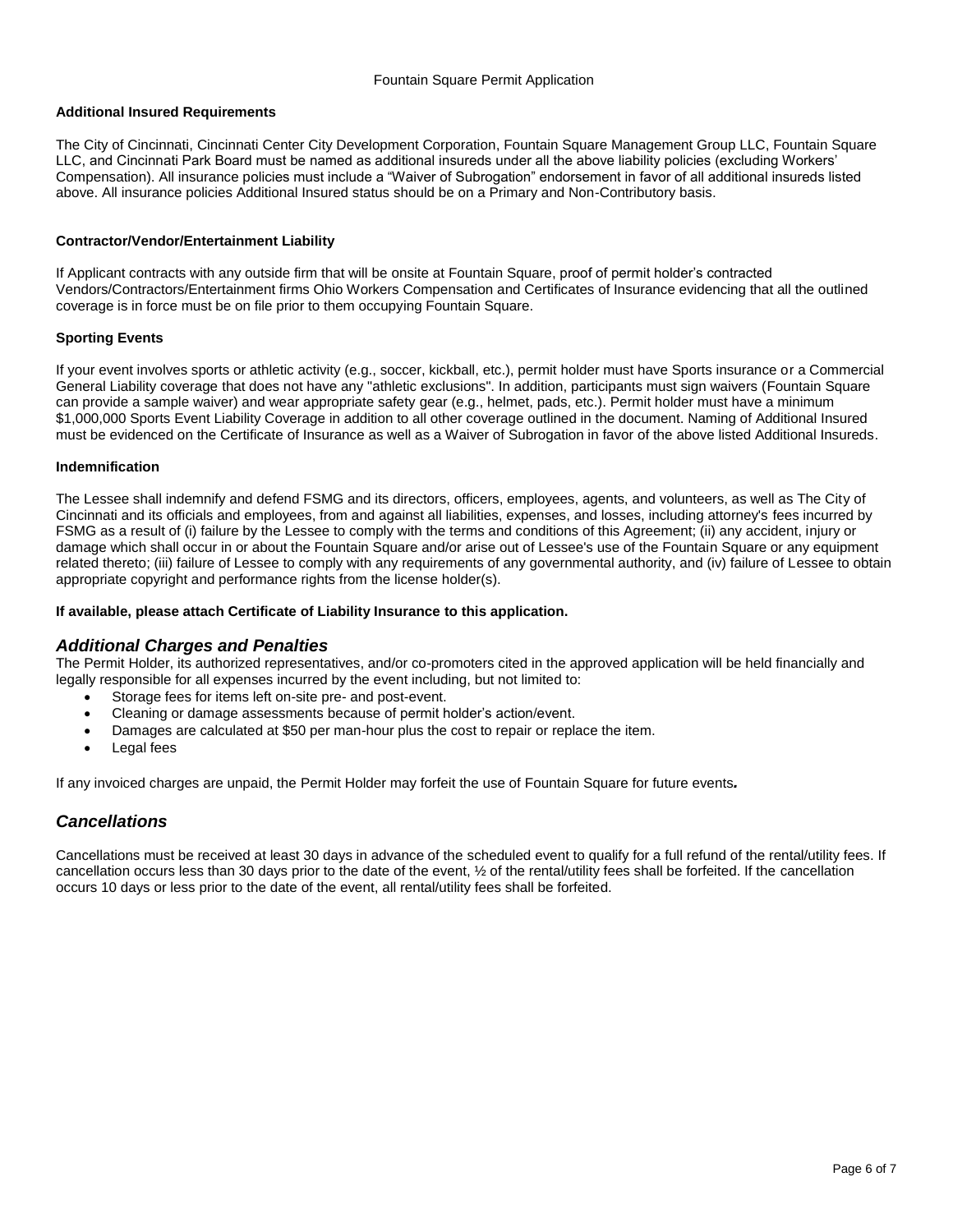# *Signature*

I have read and understand the City of Cincinnati Municipal Code Chapter 713, the City Manager's Rules, and Rules for Fountain Square. Falsification and/or misrepresentation in completing this application may result in rate adjustment or revocation of the Fountain Square Event Permit. I also understand violating any of the above policies, procedures, or any other rules and requirements of Fountain Square, may result in the Fountain Square Event Permit being revoked, and I may forfeit future use of Fountain Square. Finally, I will immediately notify Fountain Square Event Coordinator of any changes to the above information.

| Signature of Applicant or Authorized Representative                                                                                                                                                                            | Date                                                                                                                  |
|--------------------------------------------------------------------------------------------------------------------------------------------------------------------------------------------------------------------------------|-----------------------------------------------------------------------------------------------------------------------|
| <b>Office Use Only</b>                                                                                                                                                                                                         |                                                                                                                       |
| □ Approved □ Not Approved (Reason):                                                                                                                                                                                            |                                                                                                                       |
| Signature of Fountain Square Event Coordinator                                                                                                                                                                                 | Date                                                                                                                  |
| <b>Payment</b>                                                                                                                                                                                                                 |                                                                                                                       |
|                                                                                                                                                                                                                                | Utilities: \$                                                                                                         |
| Permit Total (Application Fee + Rental Fee (if applicable) + Utilities): ________                                                                                                                                              |                                                                                                                       |
| <b>Method of Payment</b>                                                                                                                                                                                                       |                                                                                                                       |
| Credit Card (We accept Visa, MasterCard or American Express)                                                                                                                                                                   |                                                                                                                       |
| Credit Card Number: \\overline{\\overline{\\overline{\\overline{\\overline{\\overline{\\overline{\\overline{\\overline{\\overline{\\overline{\\overline{\\overline{\\overline{\\overline{\\overline{\\overline{\\overline{\\ov |                                                                                                                       |
| Expiration Date: _________________                                                                                                                                                                                             |                                                                                                                       |
| Security Code: Security Code:                                                                                                                                                                                                  | (3-digit code on back of MC/Visa or 4-digit code on front of AmEx)                                                    |
| Name on Card:                                                                                                                                                                                                                  | <u> 1989 - Johann Stoff, deutscher Stoff, der Stoff, der Stoff, der Stoff, der Stoff, der Stoff, der Stoff, der S</u> |
| <b>Billing Address:</b>                                                                                                                                                                                                        |                                                                                                                       |
| Billing City, State and Zip:                                                                                                                                                                                                   |                                                                                                                       |

#### **Check: Please make payable to Treasurer, City of Cincinnati. If check is returned from the bank for any reason, you will be charged a \$30 check return fee along with amount of the check.**

# *The Process*

An application is considered complete when: 1) it is signed, 2) payment is enclosed for Fountain Square rental and utility fees, and 3) all pages are present. **Submitting an application does NOT mean the date is reserved.**

- 1. Once you have completed the application, you may:
	- a. Email to Fountain Square Events Coordinator: [rentals@3cdc.org](mailto:rentals@3cdc.org)
	- b. Mail to Fountain Square Offices at 1203 Walnut St 4<sup>th</sup> Floor, Cincinnati, OH 45202
- 2. If you are not paying by credit card, be sure to include a check for Application Fee + Rental Fee + Utilities payable to the City of Cincinnati.
- 3. You will be notified of your application status within 10 business days from receipt.
- 4. It is the permit holder's responsibility to comply with all City, County and State requirements. All permits and/or inspections are the permit holder's responsibility to acquire at the permit holder's expense. Permit holder must provide copies of all other permits issued prior to receiving the Fountain Square Permit.
- **5. Approval of this application does not indicate approval of permits issued by other agencies.**
- 6. Upon approval of the application, permit holder must provide applicable insurance (e.g., Certificate of Insurance) and permits. If the application is submitted less than 30 days prior to the event or is spontaneous, all applicable insurance and permits are due immediately.
- **7.** The on-site person in charge must have all event-related permits in their possession during the event (including load-in and load-out) for on-site event authorization.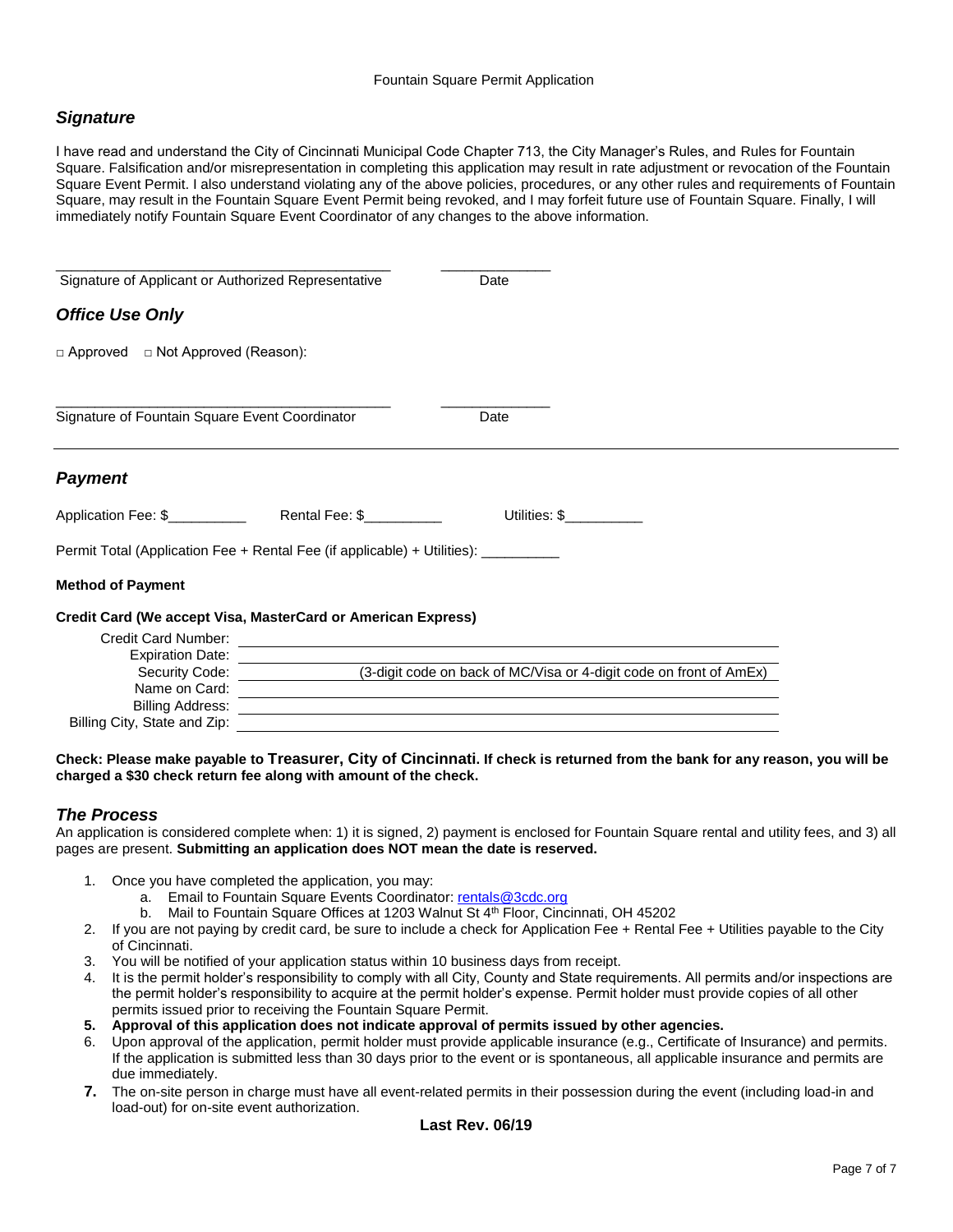

# CERTIFICATE OF LIABILITY INSURANCE

|                                                                                                                                                                                                                                                                                                                                                                                                                                                                                                    |                                                 | <b>Sample for Events</b>                  |                                                                                                                            |                                   |                                        |                                                     |               |                   |  |
|----------------------------------------------------------------------------------------------------------------------------------------------------------------------------------------------------------------------------------------------------------------------------------------------------------------------------------------------------------------------------------------------------------------------------------------------------------------------------------------------------|-------------------------------------------------|-------------------------------------------|----------------------------------------------------------------------------------------------------------------------------|-----------------------------------|----------------------------------------|-----------------------------------------------------|---------------|-------------------|--|
|                                                                                                                                                                                                                                                                                                                                                                                                                                                                                                    |                                                 | <b>CERTIFICATE OF LIABILITY INSURANCE</b> |                                                                                                                            |                                   |                                        |                                                     |               | DATE (MM/DD/YYYY) |  |
| THIS CERTIFICATE IS ISSUED AS A MATTER OF INFORMATION ONLY AND CONFERS NO RIGHTS UPON THE CERTIFICATE HOLDER. THIS<br>CERTIFICATE DOES NOT AFFIRMATIVELY OR NEGATIVELY AMEND, EXTEND OR ALTER THE COVERAGE AFFORDED BY THE POLICIES<br>BELOW. THIS CERTIFICATE OF INSURANCE DOES NOT CONSTITUTE A CONTRACT BETWEEN THE ISSUING INSURER(S), AUTHORIZED<br>REPRESENTATIVE OR PRODUCER, AND THE CERTIFICATE HOLDER.                                                                                   |                                                 |                                           |                                                                                                                            |                                   |                                        |                                                     |               |                   |  |
| IMPORTANT: If the certificate holder is an ADDITIONAL INSURED, the policy(ies) must have ADDITIONAL INSURED provisions or be endorsed.<br>If SUBROGATION IS WAIVED, subject to the terms and conditions of the policy, certain policies may require an endorsement. A statement on                                                                                                                                                                                                                 |                                                 |                                           |                                                                                                                            |                                   |                                        |                                                     |               |                   |  |
| this certificate does not confer rights to the certificate holder in lieu of such endorsement(s).                                                                                                                                                                                                                                                                                                                                                                                                  |                                                 |                                           | <b>CONTACT</b>                                                                                                             |                                   |                                        |                                                     |               |                   |  |
| <b>PRODUCER</b>                                                                                                                                                                                                                                                                                                                                                                                                                                                                                    |                                                 |                                           | NAME:                                                                                                                      |                                   |                                        | <b>FAX</b>                                          |               |                   |  |
|                                                                                                                                                                                                                                                                                                                                                                                                                                                                                                    |                                                 |                                           | PHONE<br>(A/C, No, Ext):                                                                                                   |                                   |                                        | (A/C, No):                                          |               |                   |  |
|                                                                                                                                                                                                                                                                                                                                                                                                                                                                                                    |                                                 |                                           | E-MAIL<br><b>ADDRESS:</b>                                                                                                  |                                   |                                        |                                                     |               |                   |  |
|                                                                                                                                                                                                                                                                                                                                                                                                                                                                                                    |                                                 |                                           |                                                                                                                            |                                   |                                        | <b>INSURER(S) AFFORDING COVERAGE</b>                |               | <b>NAIC#</b>      |  |
|                                                                                                                                                                                                                                                                                                                                                                                                                                                                                                    |                                                 |                                           | <b>INSURER A:</b>                                                                                                          |                                   |                                        |                                                     |               |                   |  |
| <b>INSURED</b>                                                                                                                                                                                                                                                                                                                                                                                                                                                                                     |                                                 |                                           | <b>INSURER B:</b>                                                                                                          |                                   |                                        |                                                     |               |                   |  |
| <b>Client Name and address</b>                                                                                                                                                                                                                                                                                                                                                                                                                                                                     |                                                 |                                           | <b>INSURER C:</b>                                                                                                          |                                   |                                        |                                                     |               |                   |  |
|                                                                                                                                                                                                                                                                                                                                                                                                                                                                                                    |                                                 |                                           | <b>INSURER D:</b>                                                                                                          |                                   |                                        |                                                     |               |                   |  |
|                                                                                                                                                                                                                                                                                                                                                                                                                                                                                                    |                                                 |                                           | <b>INSURER E:</b>                                                                                                          |                                   |                                        |                                                     |               |                   |  |
|                                                                                                                                                                                                                                                                                                                                                                                                                                                                                                    |                                                 |                                           | <b>INSURER F:</b>                                                                                                          |                                   |                                        |                                                     |               |                   |  |
| <b>COVERAGES</b>                                                                                                                                                                                                                                                                                                                                                                                                                                                                                   |                                                 | <b>CERTIFICATE NUMBER:</b>                |                                                                                                                            |                                   |                                        | <b>REVISION NUMBER:</b>                             |               |                   |  |
| THIS IS TO CERTIFY THAT THE POLICIES OF INSURANCE LISTED BELOW HAVE BEEN ISSUED TO THE INSURED NAMED ABOVE FOR THE POLICY PERIOD<br>INDICATED. NOTWITHSTANDING ANY REQUIREMENT, TERM OR CONDITION OF ANY CONTRACT OR OTHER DOCUMENT WITH RESPECT TO WHICH THIS<br>CERTIFICATE MAY BE ISSUED OR MAY PERTAIN, THE INSURANCE AFFORDED BY THE POLICIES DESCRIBED HEREIN IS SUBJECT TO ALL THE TERMS,<br>EXCLUSIONS AND CONDITIONS OF SUCH POLICIES. LIMITS SHOWN MAY HAVE BEEN REDUCED BY PAID CLAIMS. |                                                 |                                           |                                                                                                                            |                                   |                                        |                                                     |               |                   |  |
| <b>INSR</b><br><b>TYPE OF INSURANCE</b><br><b>LTR</b>                                                                                                                                                                                                                                                                                                                                                                                                                                              | <b>ADDL SUBR</b><br>INSD WVD                    | <b>POLICY NUMBER</b>                      |                                                                                                                            | <b>POLICY EFF</b><br>(MM/DD/YYYY) | <b>POLICY EXP</b><br>(MM/DD/YYYY)      |                                                     | <b>LIMITS</b> |                   |  |
| <b>COMMERCIAL GENERAL LIABILITY</b>                                                                                                                                                                                                                                                                                                                                                                                                                                                                |                                                 |                                           |                                                                                                                            |                                   |                                        | <b>EACH OCCURRENCE</b>                              | \$            | 1,000,000         |  |
| CLAIMS-MADE  <br>$\mathbf{x}$<br><b>OCCUR</b>                                                                                                                                                                                                                                                                                                                                                                                                                                                      |                                                 |                                           |                                                                                                                            |                                   | Event dates should be                  | <b>DAMAGE TO RENTED</b><br>PREMISES (Ea occurrence) | \$            | 1,000,000         |  |
|                                                                                                                                                                                                                                                                                                                                                                                                                                                                                                    | x                                               | X                                         |                                                                                                                            |                                   |                                        | MED EXP (Any one person)                            | \$            | 5,000             |  |
|                                                                                                                                                                                                                                                                                                                                                                                                                                                                                                    |                                                 |                                           |                                                                                                                            |                                   | in between the Policy                  | PERSONAL & ADV INJURY                               | \$            | 1,000,000         |  |
| GEN'L AGGREGATE LIMIT APPLIES PER:                                                                                                                                                                                                                                                                                                                                                                                                                                                                 |                                                 |                                           |                                                                                                                            |                                   | <b>Effective and Expiration</b>        | <b>GENERAL AGGREGATE</b>                            | \$            | 2,000,000         |  |
| PRO-<br>JECT<br>$\mathbf{x}$<br><b>POLICY</b><br>LOC                                                                                                                                                                                                                                                                                                                                                                                                                                               |                                                 |                                           |                                                                                                                            |                                   |                                        | PRODUCTS - COMP/OP AGG                              |               | \$2,000,000       |  |
| OTHER: Event Dates listed here<br>x                                                                                                                                                                                                                                                                                                                                                                                                                                                                |                                                 |                                           | <b>Dates</b>                                                                                                               |                                   |                                        |                                                     | \$            |                   |  |
| <b>AUTOMOBILE LIABILITY</b>                                                                                                                                                                                                                                                                                                                                                                                                                                                                        |                                                 |                                           |                                                                                                                            |                                   |                                        | <b>COMBINED SINGLE LIMIT</b><br>(Ea accident)       | \$            |                   |  |
| ANY AUTO                                                                                                                                                                                                                                                                                                                                                                                                                                                                                           |                                                 |                                           |                                                                                                                            |                                   |                                        | BODILY INJURY (Per person)                          | \$            |                   |  |
| OWNED<br><b>SCHEDULED</b><br><b>AUTOS ONLY</b><br><b>AUTOS</b>                                                                                                                                                                                                                                                                                                                                                                                                                                     |                                                 |                                           |                                                                                                                            |                                   |                                        | BODILY INJURY (Per accident)                        | \$            |                   |  |
| NON-OWNED<br><b>HIRED</b><br><b>AUTOS ONLY</b><br><b>AUTOS ONLY</b>                                                                                                                                                                                                                                                                                                                                                                                                                                |                                                 |                                           |                                                                                                                            |                                   |                                        | PROPERTY DAMAGE<br>(Per accident)                   | \$            |                   |  |
|                                                                                                                                                                                                                                                                                                                                                                                                                                                                                                    |                                                 |                                           |                                                                                                                            |                                   |                                        |                                                     | \$            |                   |  |
| <b>UMBRELLA LIAB</b><br><b>OCCUR</b>                                                                                                                                                                                                                                                                                                                                                                                                                                                               |                                                 |                                           |                                                                                                                            |                                   |                                        | <b>EACH OCCURRENCE</b>                              | \$            |                   |  |
| <b>EXCESS LIAB</b><br>CLAIMS-MADE                                                                                                                                                                                                                                                                                                                                                                                                                                                                  |                                                 |                                           |                                                                                                                            |                                   |                                        | AGGREGATE                                           | \$            |                   |  |
| DED<br><b>RETENTION \$</b>                                                                                                                                                                                                                                                                                                                                                                                                                                                                         |                                                 |                                           |                                                                                                                            |                                   |                                        |                                                     | \$            |                   |  |
| <b>WORKERS COMPENSATION</b>                                                                                                                                                                                                                                                                                                                                                                                                                                                                        |                                                 |                                           |                                                                                                                            |                                   |                                        | OTH-<br>ER<br>PER<br>STATUTE                        |               |                   |  |
| AND EMPLOYERS' LIABILITY<br>Y/N<br>ANYPROPRIETOR/PARTNER/EXECUTIVE                                                                                                                                                                                                                                                                                                                                                                                                                                 |                                                 |                                           |                                                                                                                            |                                   |                                        | E.L. EACH ACCIDENT                                  | \$            |                   |  |
| OFFICER/MEMBER EXCLUDED?<br>(Mandatory in NH)                                                                                                                                                                                                                                                                                                                                                                                                                                                      | N/A                                             |                                           |                                                                                                                            |                                   |                                        | E.L. DISEASE - EA EMPLOYEE   \$                     |               |                   |  |
| If yes, describe under<br>DESCRIPTION OF OPERATIONS below                                                                                                                                                                                                                                                                                                                                                                                                                                          |                                                 |                                           |                                                                                                                            |                                   |                                        | E.L. DISEASE - POLICY LIMIT   \$                    |               |                   |  |
|                                                                                                                                                                                                                                                                                                                                                                                                                                                                                                    |                                                 |                                           |                                                                                                                            |                                   |                                        |                                                     |               |                   |  |
|                                                                                                                                                                                                                                                                                                                                                                                                                                                                                                    |                                                 |                                           |                                                                                                                            |                                   |                                        |                                                     |               |                   |  |
|                                                                                                                                                                                                                                                                                                                                                                                                                                                                                                    |                                                 |                                           |                                                                                                                            |                                   |                                        |                                                     |               |                   |  |
| DESCRIPTION OF OPERATIONS / LOCATIONS / VEHICLES (ACORD 101, Additional Remarks Schedule, may be attached if more space is required)                                                                                                                                                                                                                                                                                                                                                               |                                                 |                                           |                                                                                                                            |                                   |                                        |                                                     |               |                   |  |
| Location: Fountain Square, 520 Vine St. Cincinnati, Oh 45202 Event: Short description of event                                                                                                                                                                                                                                                                                                                                                                                                     |                                                 |                                           |                                                                                                                            |                                   |                                        |                                                     |               |                   |  |
|                                                                                                                                                                                                                                                                                                                                                                                                                                                                                                    |                                                 |                                           |                                                                                                                            |                                   |                                        |                                                     |               |                   |  |
| The City of Cincinnati, Cincinnati Center City Development Corporation, Fountain Square, LLC and Fountain Square Management Group, LLC are included as<br>Additional Insureds on the above General Liability policy where required by written contract. The Additional Insured coverage is primary and non-contributory                                                                                                                                                                            |                                                 |                                           |                                                                                                                            |                                   |                                        |                                                     |               |                   |  |
| with respect to similar coverage of the Additional Insureds. Wavier of Subrogation applies in favor of the Additional Insureds.                                                                                                                                                                                                                                                                                                                                                                    |                                                 |                                           |                                                                                                                            |                                   |                                        |                                                     |               |                   |  |
|                                                                                                                                                                                                                                                                                                                                                                                                                                                                                                    |                                                 |                                           |                                                                                                                            |                                   |                                        |                                                     |               |                   |  |
|                                                                                                                                                                                                                                                                                                                                                                                                                                                                                                    |                                                 |                                           |                                                                                                                            |                                   |                                        |                                                     |               |                   |  |
| <b>CERTIFICATE HOLDER</b>                                                                                                                                                                                                                                                                                                                                                                                                                                                                          |                                                 |                                           | <b>CANCELLATION</b>                                                                                                        |                                   |                                        |                                                     |               |                   |  |
|                                                                                                                                                                                                                                                                                                                                                                                                                                                                                                    | Fountain Square Management Group,<br><b>LLC</b> |                                           | SHOULD ANY OF THE ABOVE DESCRIBED POLICIES BE CANCELLED BEFORE<br>THE EXPIRATION DATE THEREOF, NOTICE WILL BE DELIVERED IN |                                   |                                        |                                                     |               |                   |  |
|                                                                                                                                                                                                                                                                                                                                                                                                                                                                                                    |                                                 |                                           |                                                                                                                            |                                   | ACCORDANCE WITH THE POLICY PROVISIONS. |                                                     |               |                   |  |
| 1203 Walnut Street, 4th Floor<br>Cincinnati, Oh 45202                                                                                                                                                                                                                                                                                                                                                                                                                                              |                                                 |                                           |                                                                                                                            |                                   |                                        |                                                     |               |                   |  |
|                                                                                                                                                                                                                                                                                                                                                                                                                                                                                                    |                                                 |                                           | <b>AUTHORIZED REPRESENTATIVE</b>                                                                                           |                                   |                                        |                                                     |               |                   |  |
|                                                                                                                                                                                                                                                                                                                                                                                                                                                                                                    |                                                 |                                           |                                                                                                                            |                                   |                                        |                                                     |               |                   |  |
|                                                                                                                                                                                                                                                                                                                                                                                                                                                                                                    |                                                 |                                           |                                                                                                                            |                                   |                                        |                                                     |               |                   |  |